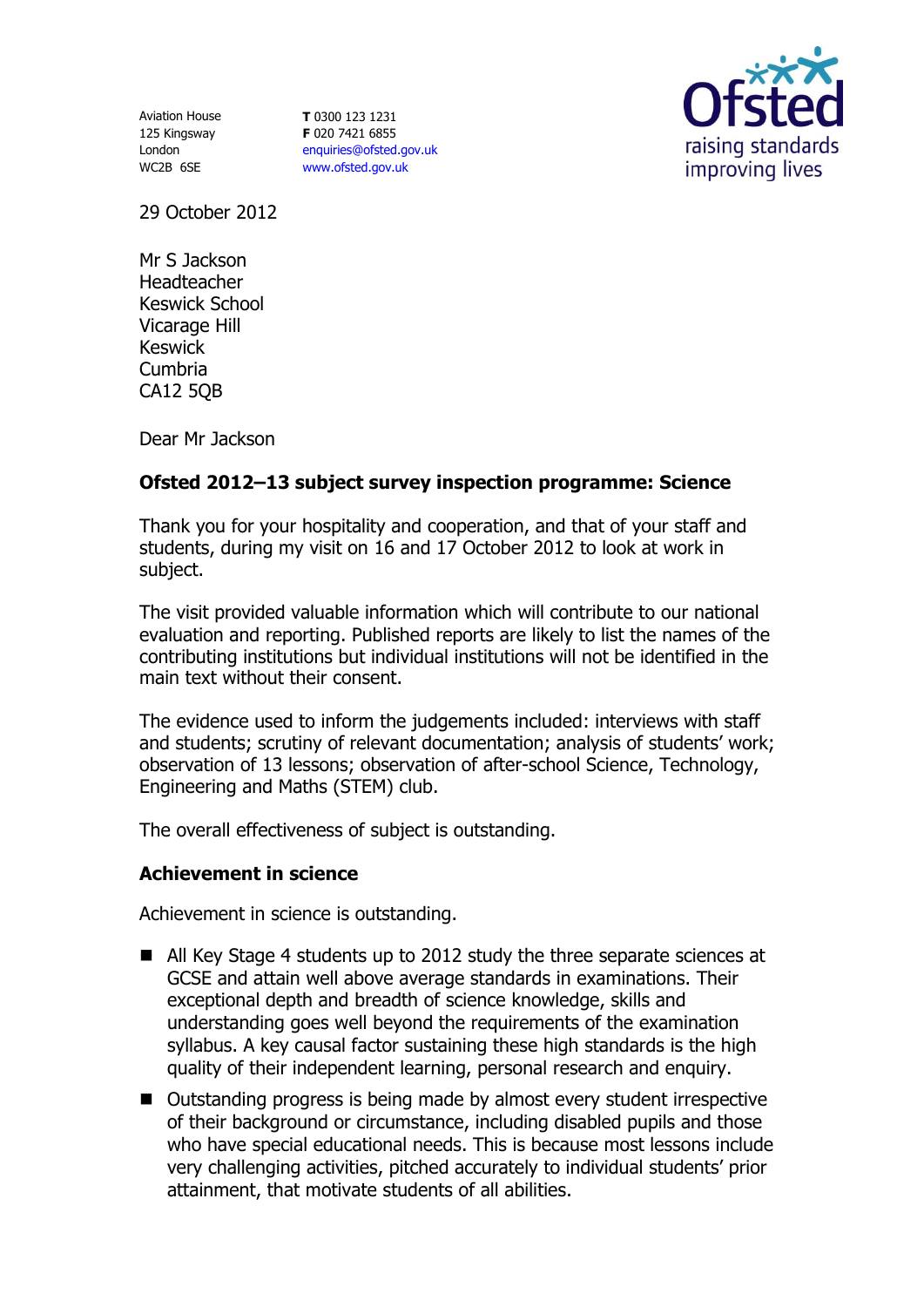- Almost every lesson is centred upon scientific enquiry, either through practical investigations or research into scientific phenomena and applications. Students very much enjoy learning science this way, and develop a keen enthusiasm for further study beyond lessons.
- About a third of students are studying one or more sciences in the sixth form, which is much higher than the national average. Sixth form attainment is at or above average and improving in most science courses. sixth form students make good progress and continue to a science or engineering degree or career.

## **Quality of teaching in science**

The quality of teaching in science is outstanding.

- The development of independent learning skills, particularly in Key Stage 4 and the sixth form, features heavily in lessons and is systematically built into schemes of work. These lessons fully exploit every opportunity for practical investigations and cement deep learning and understanding of scientific issues that interest both students and staff. Teachers extend the learning extremely effectively and encourage inquisitive questioning from students.
- Occasionally, in Key Stage 3, teachers' over-reliance on worksheets and closed short-answer questions limits opportunities for students to develop their literacy skills by explaining their thinking in their own words. This approach also restricts opportunities for teachers to identify students' misconceptions. Nevertheless, the academic demand remains consistently high.
- Marking is regular and usually detailed enough to identify strengths and weaknesses in the written responses of students, followed by straightforward suggestions for further improvement. Some excellent marking practice in biology is being shared with the other science teams.
- Teachers have very high levels of subject expertise. A particular strength is their first-hand experience of working as scientists and engineers prior to becoming teachers. It allows them to stretch students' understanding of the application of science through contemporary contexts.

### **Quality of the curriculum in science**

The quality of the curriculum in science is outstanding.

- Students follow separate science programmes taught by subject specialists from Year 7 onwards. To date, all students have taken the separate science GCSE's, and achieved very well. From this year, about a third of Year 10 students of typically average attainment are studying core and additional science, in the same overall time as triple science students. This is leading to higher science coursework grades than for similar students in previous years.
- In addition to separate science A-levels, students can study applied science or psychology A-level. Some sixth form students take an Extended